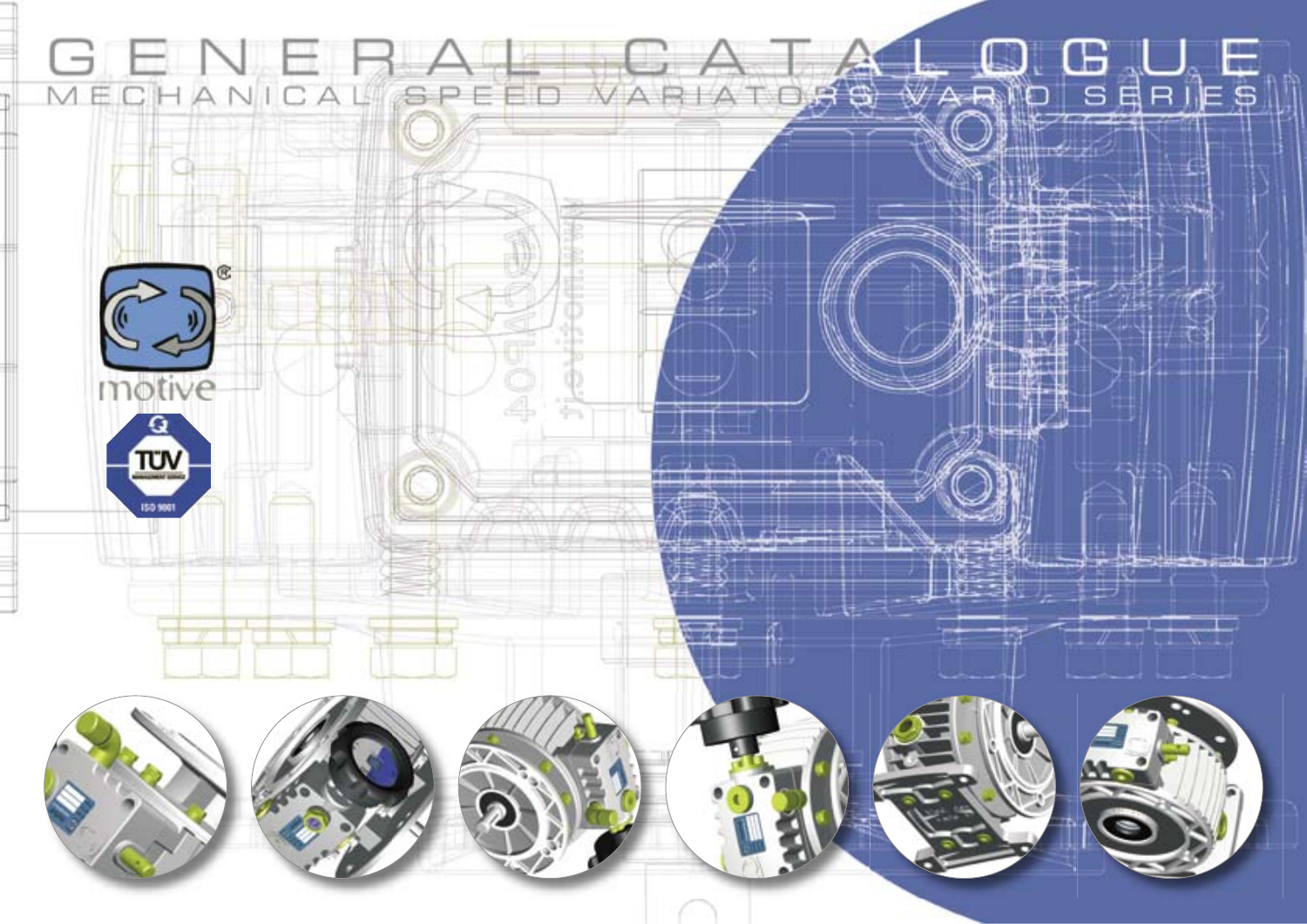



# **INDEX**



a.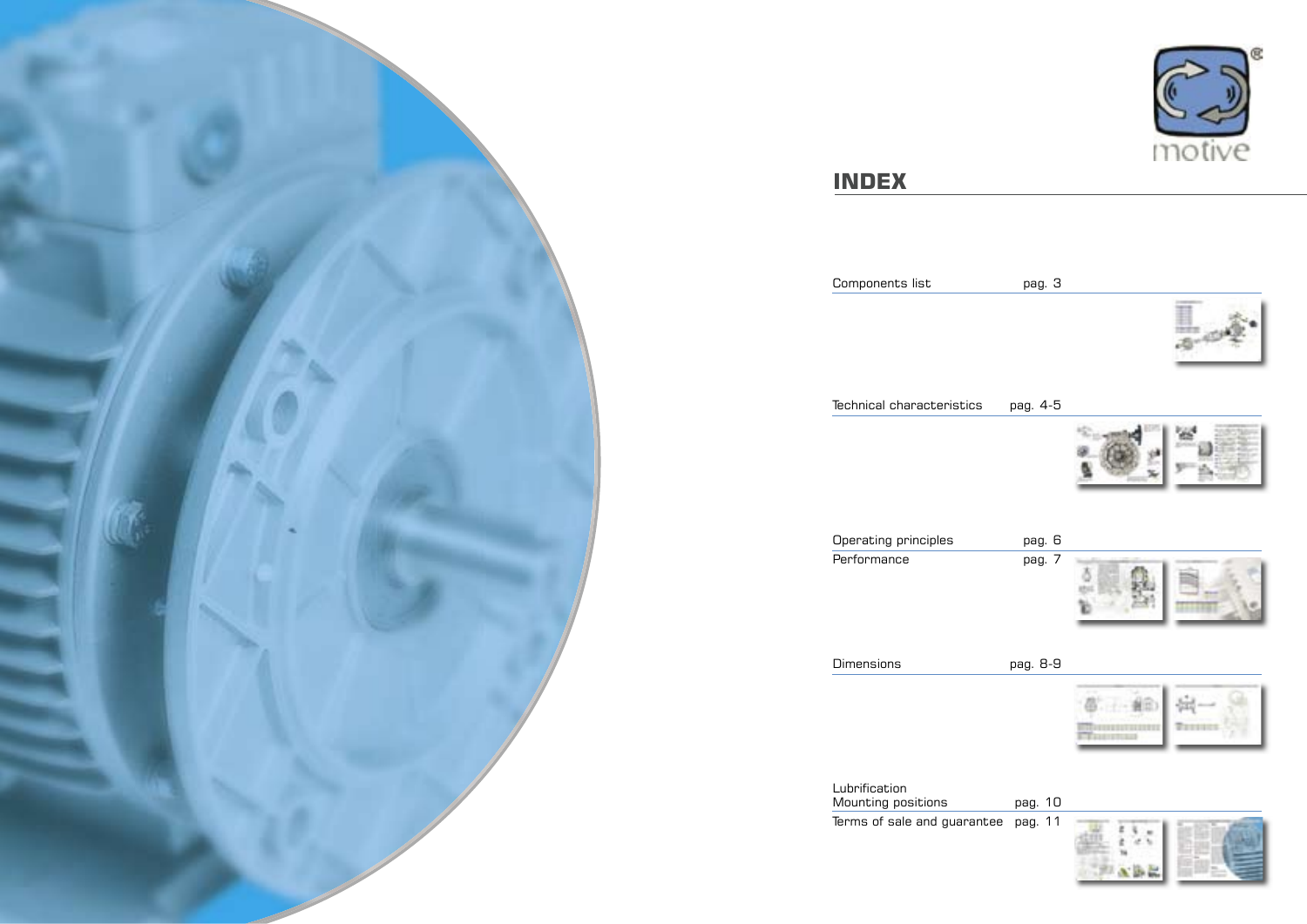COMPONENTS LIST

| $N^{\circ}$ | code          | Ν° | code          |
|-------------|---------------|----|---------------|
| 1           | <b>VARHOU</b> | 13 | <b>VAROUT</b> |
| 2           | <b>VARFEE</b> | 14 | <b>VARFLA</b> |
| З           | <b>VARFRI</b> | 15 | <b>VARCAP</b> |
| 4           | <b>VARORG</b> | 16 | <b>VARKNO</b> |
| 5           | <b>VARBRG</b> | 17 | <b>VARBPL</b> |
| ട           | VARMRG        | 18 | <b>BOXLPL</b> |
| 7           | <b>VARSTL</b> | 19 | <b>BOXFPL</b> |
| 8           | VARPLC        | 20 | <b>VARKSH</b> |
| $\Theta$    | <b>VARFRG</b> | 21 | <b>VARBEA</b> |
| 10          | <b>VARINP</b> | 22 | <b>VAROSO</b> |
| 11          | <b>VARIRG</b> | 23 | <b>VAROSI</b> |
| 12          | <b>VARBIV</b> | 24 | <b>VARKNC</b> |

 $\frac{1}{22}$ 

| N° | VARIO-S   | VARIO-M   | VARIO-L   |
|----|-----------|-----------|-----------|
| 21 | 16002     | 6004      | 6205      |
| 22 | TC15*32*7 | TC25*47*7 | TC25*52*8 |
| 23 | TC18*30*7 | TC20*42*7 | TC32*52*8 |

 $\overrightarrow{21}$   $\overrightarrow{14}$ 

 $\frac{1}{21}$ 

 $\frac{1}{13}$ 

 $\begin{array}{cc} 17 & 15 & 19 \\ 3 & 15 & 19 \\ 1 & 19 & 19 \\ 2 & 19 & 19 \\ 3 & 3 & 19 \\ 3 & 3 & 19 \\ 3 & 3 & 19 \\ 3 & 3 & 19 \\ 3 & 3 & 19 \\ 3 & 3 & 19 \\ 3 & 3 & 19 \\ 3 & 3 & 19 \\ 3 & 3 & 19 \\ 3 & 3 & 19 \\ 3 & 3 & 19 \\ 3 & 3 & 19 \\ 3 & 3 & 19 \\ 3 & 3 & 19 \\ 3 & 3 & 19 \\ 3 & 3 & 19 \\ 3 & 3 & 1$ 20 16 24 7 12  $\frac{3}{4}$   $\frac{5}{4}$ 8  $\bullet$ ....23 11111  $\cdots$  24 . . . . . . . . 2 11  $\frac{1}{10}$  $\dot{9}$ ÷ G 6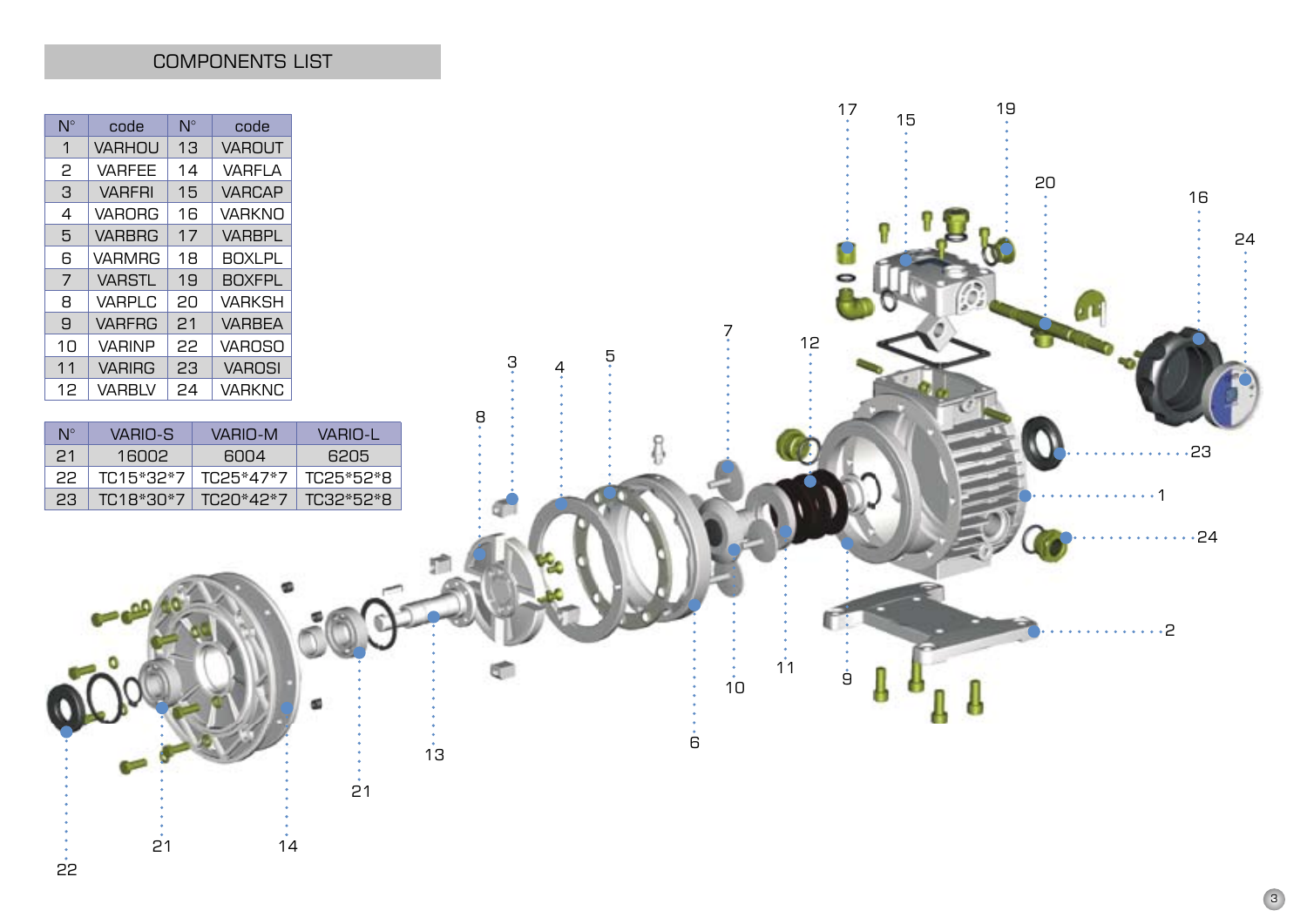

Each VARIO is<br>equipped with equipped filler, level and breather plugs to make it suitable for any mounting position.

The new planetary cone disc variators of the patented series VARIO are built in an aluminium die-casted housing in 3 sizes: small, medium and large, respectively for motors of IEC size 63, 71 and 80.





The cone discs are made in case hardened bearing steel, to increase the durability of each VARIO

TC double lip oil seals



A filler plug is magnetic too, in order to maintain clean the lubricant and extend the maintenance intervals.

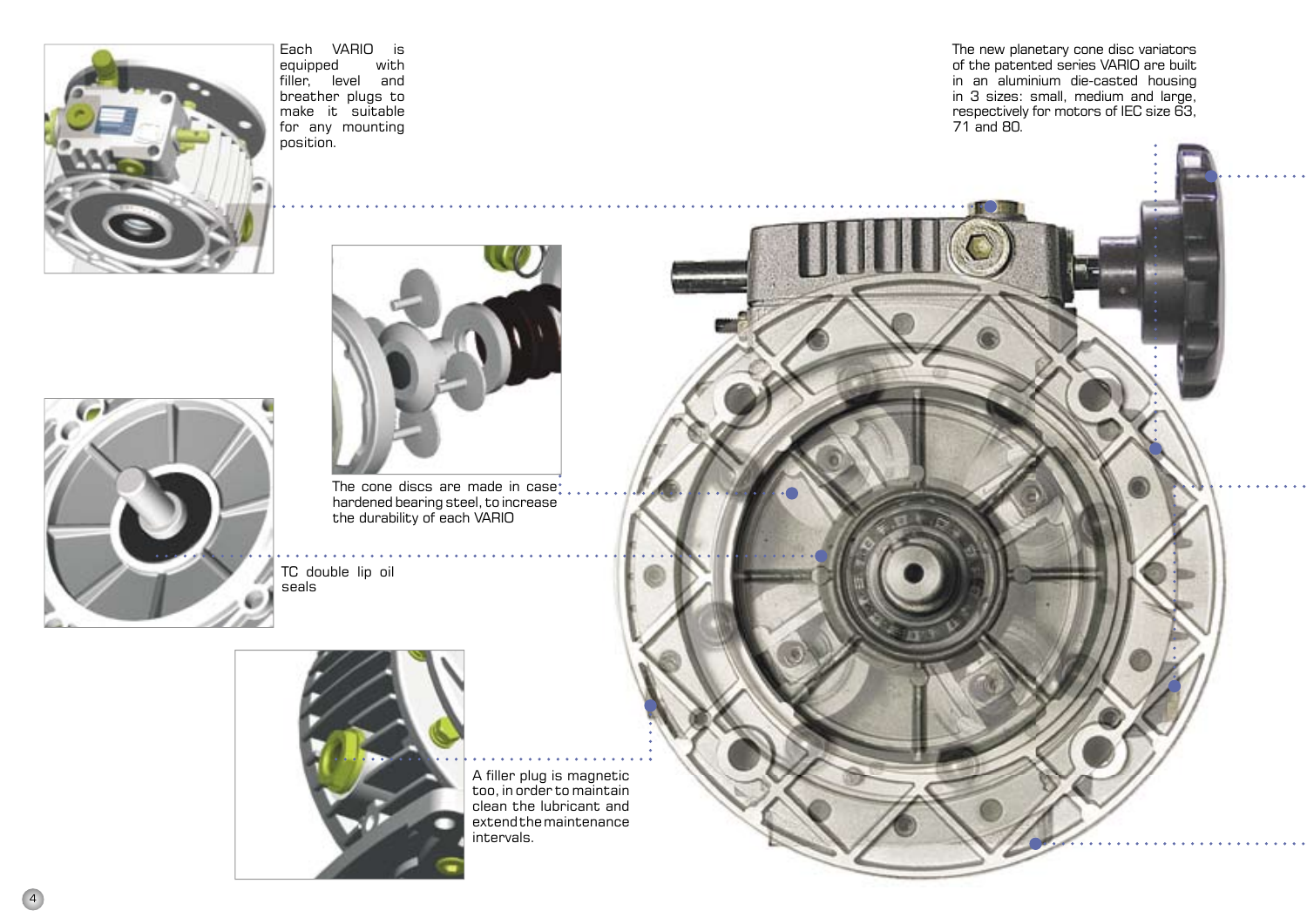installation

VARIO can operate in both directions, input and output shafts rotate in the same direction. Hand wheel can be fitted to both sides of control box for convenient



The oil bath operation provides high efficiency, low noise, vibration free running





The closed input flange is an integral part of VARIO casing, preventing oil leaks possibilities



The standard unit is including the motor B5 flange connection, but it allows to fix the detachable foot too, reducing stock levels and allowing quick delivery.



The housing and flanges are blasted and then painted, to cancel the negative effects of the aluminium porosity and protect VARIO from oxidation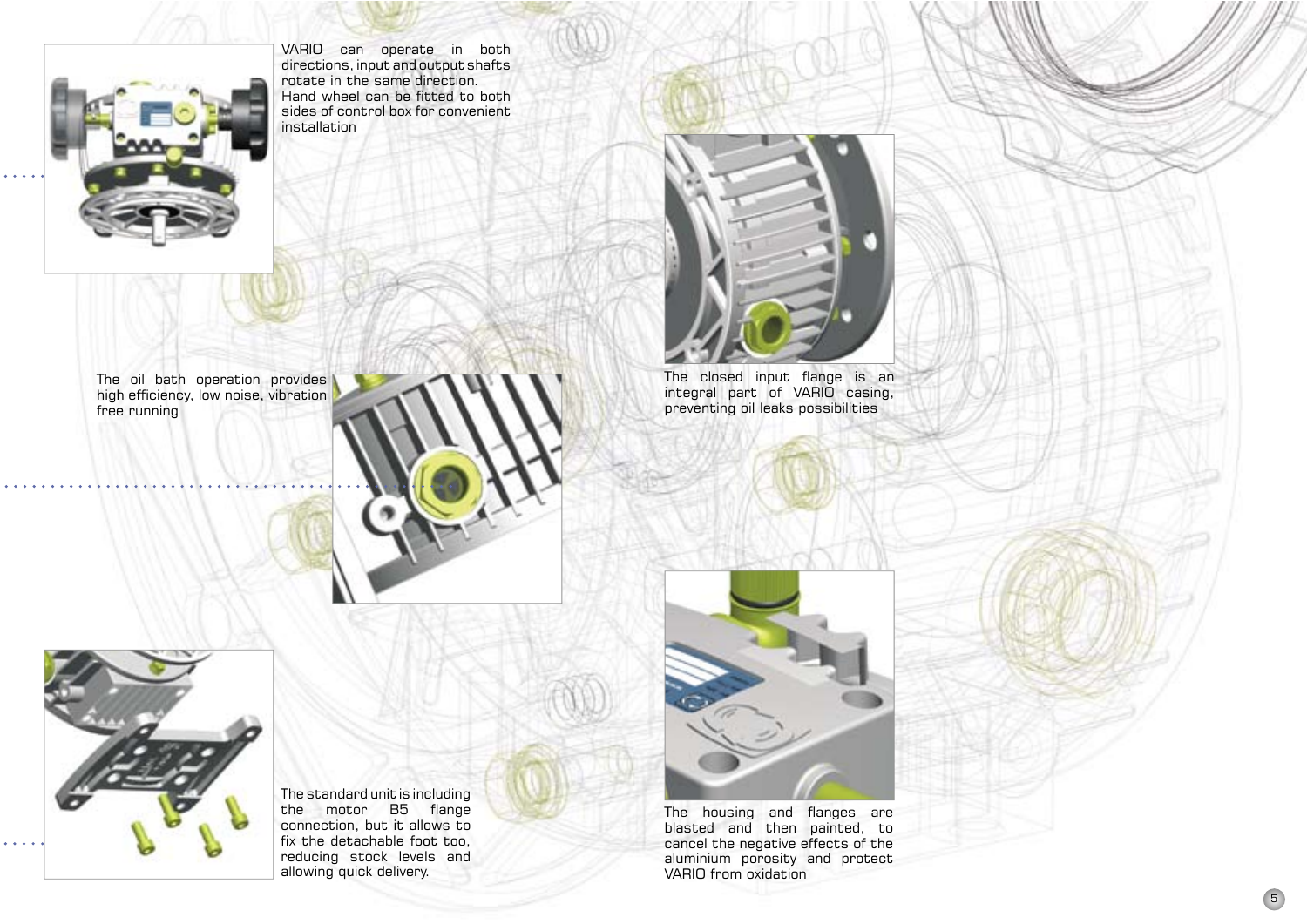### OPERATING PRINCIPLES







VARIO is based on an epicyclic transmission at variable ratios.

The motor rotates the inner solar rings 10 (spliced on the motor shaft) and 11, that, pressed by the belleville washers 12, transmit the rotation to the satellite cone disks 7.

These satellites are in contact with the outer fixed external ring 9 and the external mobile ring 6, and impart rotation to the planet carrier 8 (integral with the output shaft) to which they are connected through the friction bearing-planet disk 3.

Rotating the control knob, the mobile ring 6 rotates and operates an axial shifting; this movement is caused by the action of the ball rings 5 on the opposite orbits rings (4 and 6); this shifting movement operates on the conic sides of the planets which move radially inside the 10 and

11 solar rings, overcoming the springs 12 reaction. In this way, the variation of the contact position



on the planets sides determines the planet supports speed variation, and as a consequence that of the output shaft speed too.

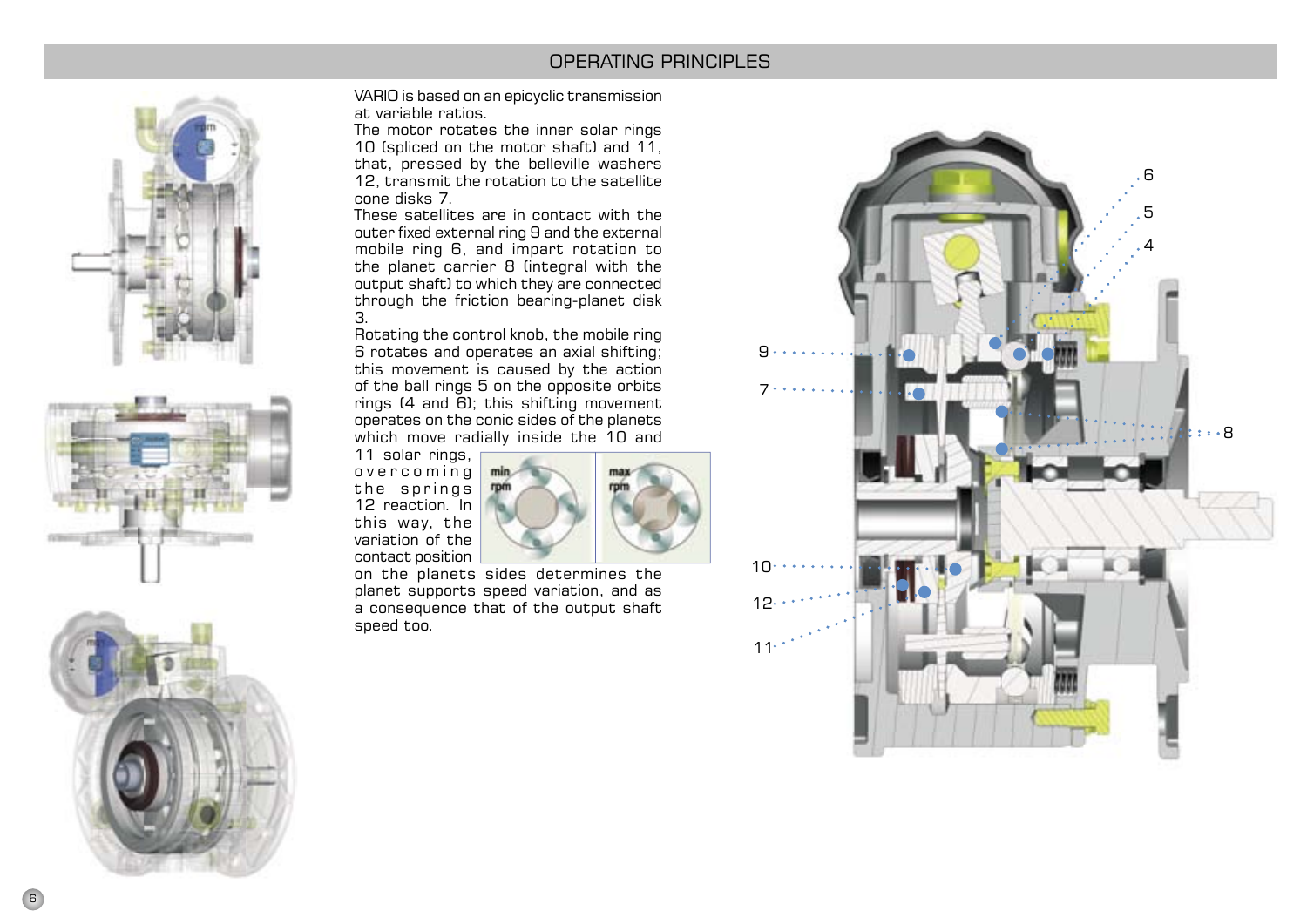### PERFORMANCE



| legend:              |               |
|----------------------|---------------|
| $P_{1}$ [kW]         | input power   |
| $n_1$ [rpm]          | input speed   |
| n <sub>2</sub> [rpm] | output speed  |
| $M2$ [Nm]            | output torque |
|                      |               |

| <b>VARIO</b>   | <b>MOTOR</b> | [kW]<br>P | $M4$ [Nm] | $n1$ [rpm] |               | $n_{\circ}$ [rpm] | $M2$ [Nm]     |
|----------------|--------------|-----------|-----------|------------|---------------|-------------------|---------------|
| <b>VARIO-S</b> | 63A-4        | 0.13      | 0.84      | 1400       | 1.55-7.36     | $900 - 190$       | $1, 1 - 2, 2$ |
|                | 63B-4        | 0.18      | 1.26      | 1400       | 1.55-7.36     | $900 - 190$       | $1.5 - 3.0$   |
| VARIO-M        | $71A-4$      | 0,25      | 1,73      | 1400       | $1,4 - 7,0$   | 1000-200          | $2 - 4$       |
|                | $71B-4$      | 0.37      | 2.54      | 1400       | $1.4 - 7.0$   | 1000-200          | $3-6$         |
| VARIO-L        | 80A-4        | 0,55      | 3,78      | 1400       | $1,4 - 7,0$   | 1000-200          | $5 - 10$      |
|                | 80B-4        | 0.75      | 5,15      | 1400       | $1, 4 - 7, 0$ | 1000-200          | $6 - 12$      |

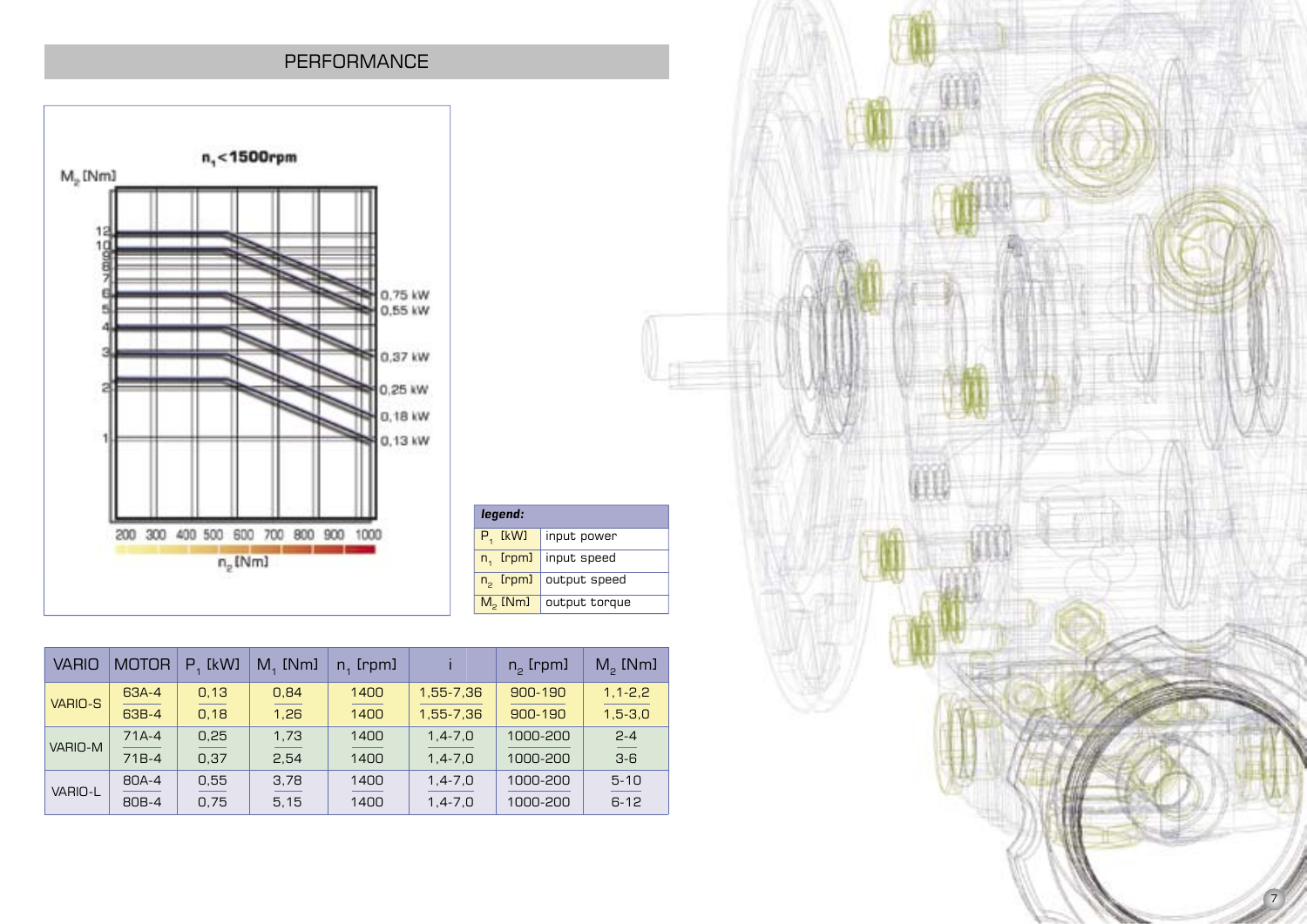## **DIMENSIONS**



|                | MOTOR TYPE |                 |    |                |       |      |      |     |      |    |     |     |           |                 |           |                |          |
|----------------|------------|-----------------|----|----------------|-------|------|------|-----|------|----|-----|-----|-----------|-----------------|-----------|----------------|----------|
|                | tipo       | kW, 4 poles     | B  | D1             | G     | G3   | Η    |     | К    | VC | R   | VL  | <b>VR</b> | VR <sub>1</sub> | <b>VS</b> | $\overline{A}$ | AB       |
| <b>VARIO S</b> | 63         | $0,13 - 0,18$   | 50 | M <sub>6</sub> | 112,5 | 66   | 67   | 3,5 | 47   | 71 | 111 | 78  | 110       | 110             | 85        | 60             | 72<br>-- |
| VARIO M        | 74         | $0,25 - 0,37$   | 40 | M <sub>8</sub> | 10    | 74   | 76,5 | 3,5 | 52   | 71 | 123 | 90  | 110       | 110             | 85        | 76             | 90       |
| <b>VARIO L</b> | 80         | $-0,75$<br>0,55 | 58 | M <sub>8</sub> | 139   | 85,5 | 92,5 | 3,5 | 61,5 | 79 | 140 | 107 | 120       | 120             | 110       | 83             | 98       |

|                | <b>OUTPUT</b> |     |     |     |                |    |                |   |           |    |     |
|----------------|---------------|-----|-----|-----|----------------|----|----------------|---|-----------|----|-----|
|                | <b>PAM</b>    | M   | N   | D   | S              |    | (i6)<br>D      | b |           |    | Кg  |
| <b>VARIO S</b> | 63B5          | 115 | 95  | 140 | 9              | 23 | 1 <sub>1</sub> |   | 12,5      | -  | 4,2 |
| vario m        | 71B5          | 130 | 110 | 160 | 9              | 30 | 14             | 5 | 16        | M6 | 4,8 |
| <b>VARIO L</b> | 80B5          | 165 | 130 | 200 | 1 <sub>1</sub> | 40 | 19             | 6 | , 5<br>21 | M6 | 8,5 |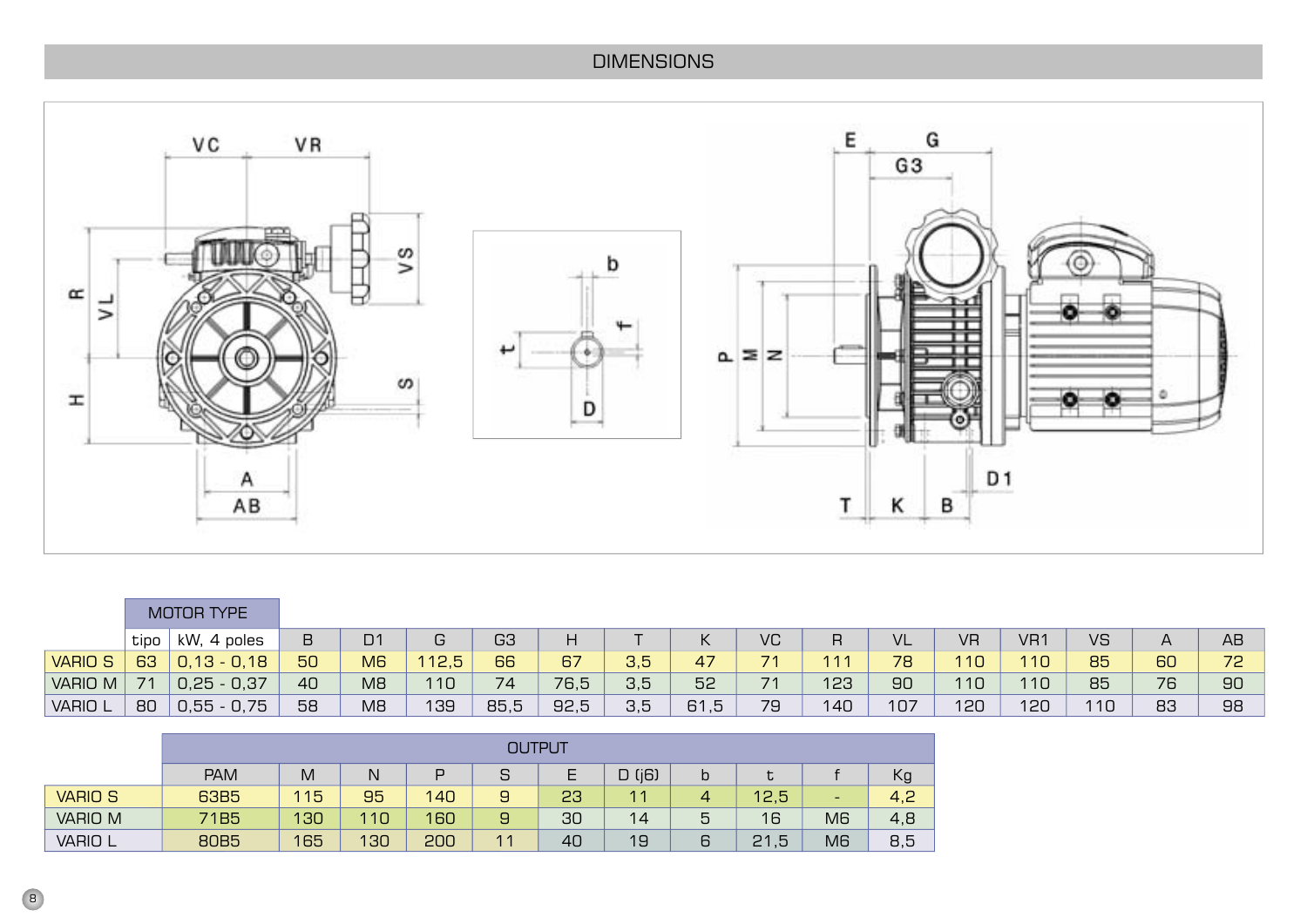## **DIMENSIONS**



| <b>FOOT</b>    |     |     |     |                |                |    |
|----------------|-----|-----|-----|----------------|----------------|----|
| tipo           | AB2 | Α2  | G2  | B <sub>2</sub> | D <sub>2</sub> | H2 |
| <b>VARIO S</b> | 150 | 110 | 128 | 105            | 9              | 15 |
| VARIO M        | 150 | 120 | 128 | 105            | 9              | 15 |
| VARIO L        | 296 | 160 | 150 | 125            | 10             | 15 |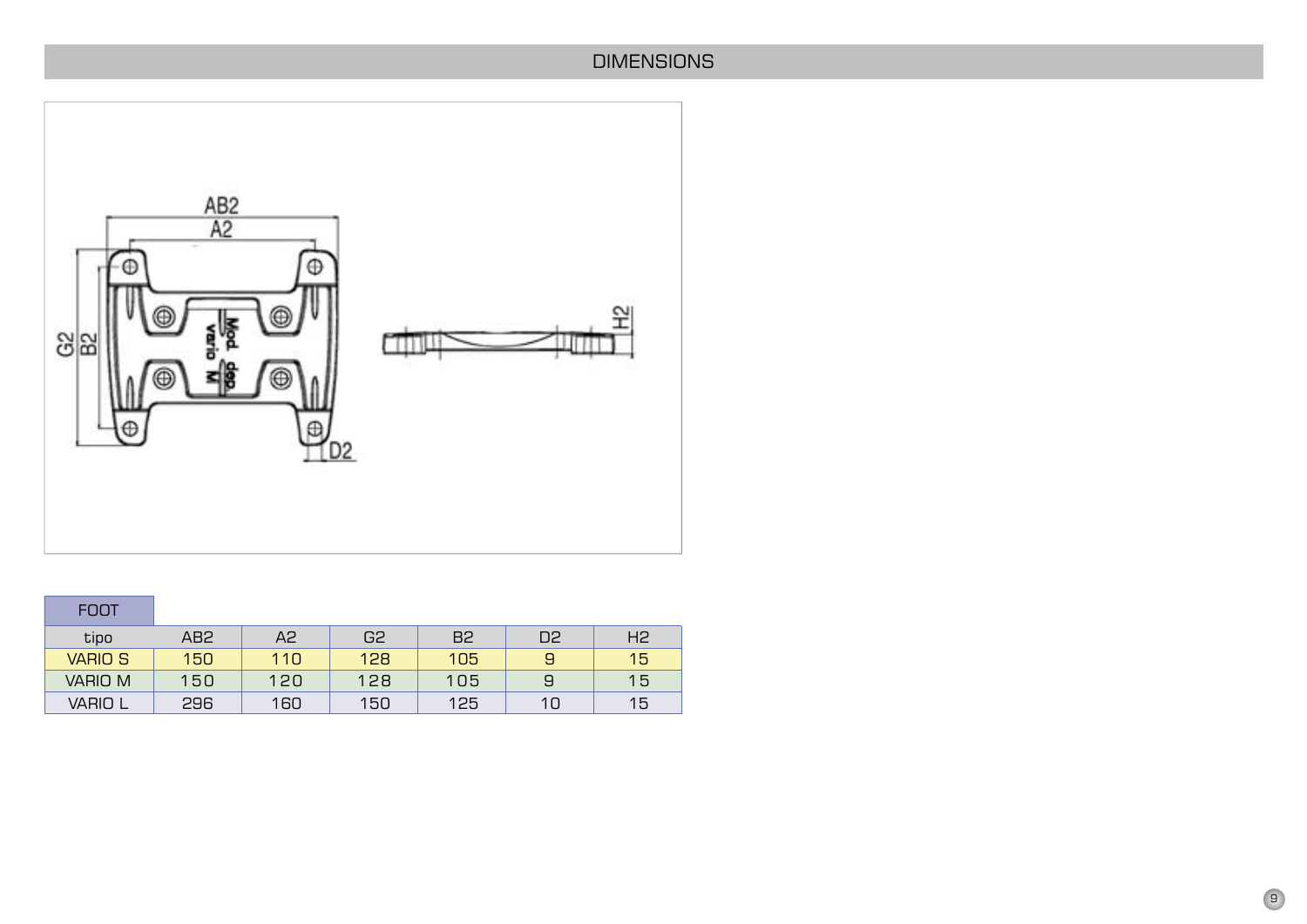### LUBRIFICATION

|            |                | ပာ<br>VARIO      | Σ<br><b>VARIO</b>                 | VARIO |  |  |
|------------|----------------|------------------|-----------------------------------|-------|--|--|
|            |                |                  | mineral oil                       |       |  |  |
|            | Tipo           | <b>ISO VG460</b> |                                   |       |  |  |
|            | T°C            |                  | $10^{\circ}$ C ÷ +45 $^{\circ}$ C |       |  |  |
|            | <b>B3-B5</b>   | 0,06             | 0,10                              | 0,16  |  |  |
|            | B <sub>8</sub> | 0,20             | 0,23                              | 0,45  |  |  |
|            | V <sub>1</sub> | 0,13             | 0,22                              | 0,46  |  |  |
| oil litres | VЗ             | 0, 15            | 0, 15                             | 0,32  |  |  |
|            | <b>B6-B7</b>   | 0,10             | 0, 13                             | 0, 19 |  |  |

VARIO are supplied with mineral lubricant ISO VG 460, with the quantity of oil for positions B3-B5

As a consequence of its operating principles, based on the satellites friction, the appropriate lubrication is essential for the correct duration and efficiency of VARIO.

It is strictly recommended, in addition, to avoid mixing two different oil types. If you change type of oil, make first sure you clean VARIO with appropriate chemical thinner.

## MOUNTING POSITIONS







All VARIO are supplied with filler, level and breather plugs. Before start-up, you must place the breather plug on the top like in the following

pictures.







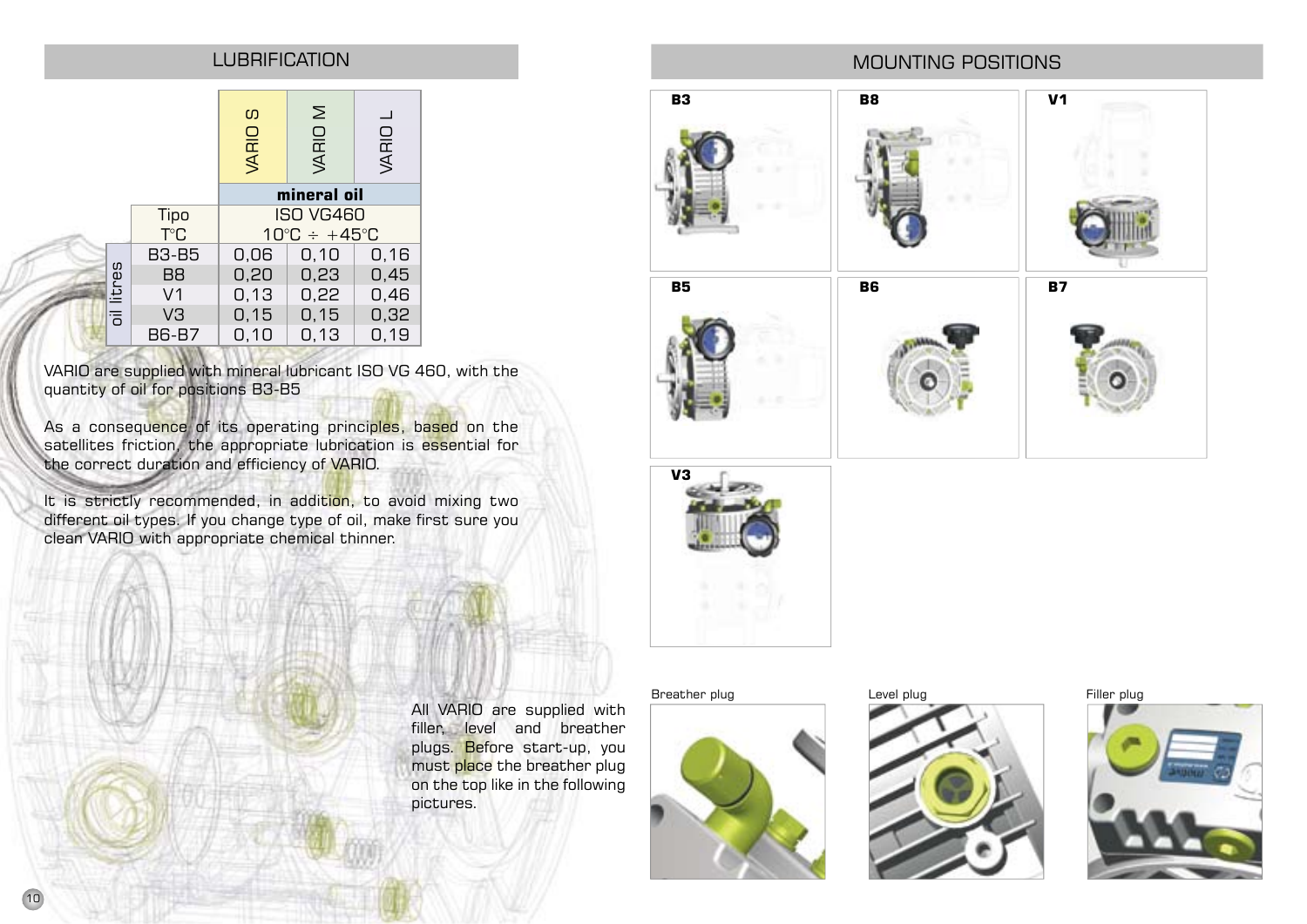### TERMS OF SALE AND GUARANTEE

#### ARTICLE 1 **GUARANTEE**

1.1 Barring written agreements, entered into between the parties hereto each time, Motive hereby guarantees compliance with specific agreements.

The guarantee for defects shall be restricted to product defects following design, materials or manufacturing defects leading back to Motive.

The guarantee shall not include:

- \* Faults or damages ensuing from transport. Faults or damages ensuing from installation defects; incompetent use of the product, or any other unsuitable use.
- \* Tampering or damages ensuing from use by non-authorised staff and/or use of non-original parts and/or spare parts;
- \* Defects and/or damages ensuing from chemical agents and/or atmospheric phenomena (e.g. burnt out material, etc.); routine maintenance and required action or checks;
- \* Products lacking a plate or having a tempered plate.

1.2 Returns to credit or replace will be accepted only in exceptional cases; however returns of goods already used to credit or replace won't be accepted in any case. The guarantee shall be effective for all Motive products, with a term of validity of 12 months, starting from the date of shipment.

The guarantee shall be subject to specific written request for Motive to take action, according to statements, as described at

the paragraphs herein below. By virtue of aforesaid approval, and as regards the claim, Motive shall be bound at its discretion, and within a reasonable time-limit. to alternatively take the following actions:

a) To supply the Buyer with products of the same type and quality as those having proven defective and not complying with agreements, free ex-works; in aforesaid case, Motive shall have the right to request, at Buyer's charge, early return of defective goods, which shall become Motive's property;

b) To repair, at its charge , the defective product or to modify the product which does not comply with agreements, by performing aforesaid action at its facilities; in aforesaid cases, all costs regarding product transport shall be sustained by the Buyer.

c) To send spare parts free of charge: all costs regarding product transport shall be sustained by the Buyer.

1.3. The guarantee herein shall assimilate and replace legal guarantees for defects and discrepancies, and shall exclude any other eventual Motive liability, however caused by supplied products; in particular, the Buyer shall have no right to submit any further claims.

Motive shall not be liable for the enforcement of any further claims, as of the date the guarantee's term of validity expires.

### ARTICLE 2 **CLAIMS**

2.1. Claims, regarding quantity, weight, gross weight and colour, or claims regarding faults and defects in quality or compliance, and which the Buyer may discover on goods delivery, shall be submitted by a max.7 days of aforesaid discovery, under penalty of nullity.

#### ARTICLE 3 **DELIVERY**

3.1. Any liability for damages ensuing from total or partial delayed or failed delivery, shall be excluded.

3.2. Unless differently communicated by written to the Client, the transport terms have to be intended ex-works.

#### $ARTICI F 4$ **PAYMENT**

4.1. Any delayed or irregular payments shall entitle Motive to cancel ongoing agreement, including agreements which do not regard the payments at issue, as well as entitling Motive to claim damages, if any. Motive shall, however, have the right, as of payment's due date and without placing in arrears, to claim interest for arrears, to the extent of the discount rate in force in Italy, increased by 5 points. Motive shall also have the right to withhold material under repair for replacement. In the case of failed

payment, Motive shall have the right to cancel all guarantees of materials, as regards the insolvent Client.

4.2. The Buyer shall be bound to complete payment, including cases whereby claims or disputes are underway.

#### ALL DATA HAVE BEEN WRITTEN AND

CHECKED WITH THE GREATEST CARE. WE DO NOT TAKE ANY RESPONSI-BILITY FOR POSSIBLE ERRORS OR OMISSIONS. MOTIVE CAN CHANGE THE CHARACTERISTIC OF THE SOLD ITEMS ON HIS FIRM OPINION AND IN EVERY MOMENT.